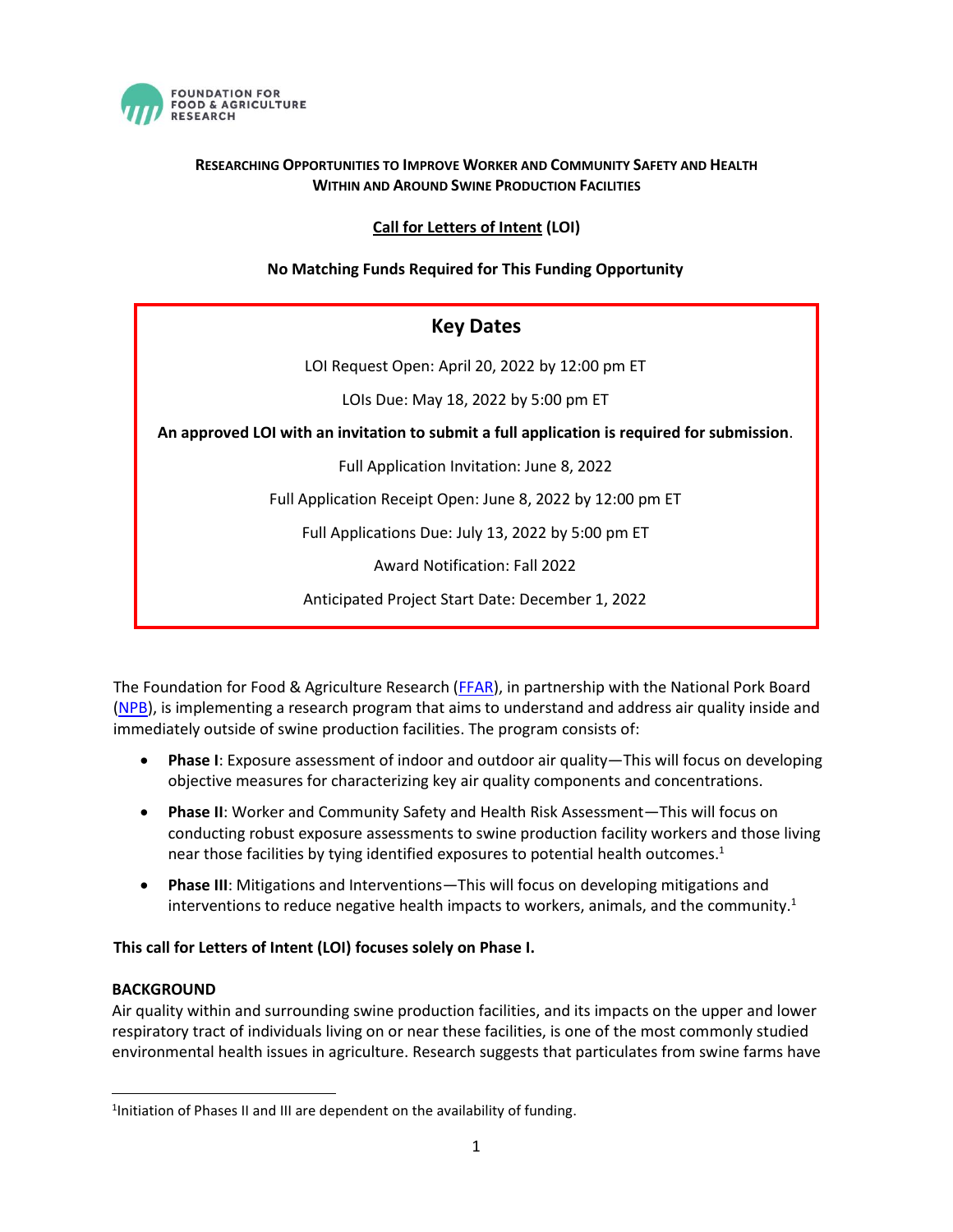

the potential to harm human health, however, existing assessments of air quality have been subject to bias (O'Connor et al. [2010](https://journals.plos.org/plosone/article?id=10.1371/journal.pone.0009530#s2) and [2017\)](https://www.ncbi.nlm.nih.gov/pmc/articles/PMC5395850/pdf/13643_2017_Article_465.pdf). Thus, there is a major need to develop objective methods and metrics for assessing air quality and the potential risk to workers and the surrounding community. Furthermore, it is equally important to understand the source of particulates in swine production to enable development of appropriate interventions. For this program, the composition, concentration, and attribution of fine particulate matter (PM) the size of ≤10 microns (PM<sub>10</sub>) and ≤2.5 microns (PM<sub>2.5</sub>) are of the greatest priority, given their potential to negatively impact human health.

### **PROGRAM DESCRIPTION**

The immediate objective of this program is to support a scientifically valid assessment of particulate levels inside and immediately outside of swine facilities with the long-term goal of identifying solutions that promote and protect worker and community health. The dissemination of Phase I results will be critical for the multiphase approach to build upon the results of the exposure assessment, by using these results to assess risk and model potential health outcomes. Furthermore, this multiphase approach will ensure that each stage is appropriately assessed and addressed via sound scientific methods and processes before moving to the next phase.

FFAR will not consider projects that propose risk assessments based upon existing data found in the scientific literature. This program will support the collection of new datasets for risk assessments and interventions.

### **ELIGIBILITY**

FFAR welcomes applications from research and higher education institutions in the US and Canada.

### **PHASE I REQUIREMENTS**

Phase I aims to develop objective, innovative and reliable measures of the composition and concentration of  $PM_{10}$  and  $PM_{2.5}$  in and outside swine production facilities. Establishing such measures would require a collaboration of researchers across multiple disciplines and commercial swine producers. A key component of this effort will be access to and collection of quality data, which, in turn, will require effective data management.

Applications for funding should be reasonable and appropriate for the work proposed, and applicants should be cognizant that the project must provide value to and potential for implementation by the commercial swine production sector. Successful applicants will need to demonstrate the ability to work in an interdisciplinary way to ensure the accuracy of the assessment including identifying the presence of bias.

### **AWARD INFORMATION**

- Anticipated Project Duration: 12-24 months
- Total Amount Available: up to US \$1 million
- Estimated Number of Awards: dependent on the application's budget

**Matching funds are not required from the applicant.** However, additional contributions are welcome and, if available, should be reflected in the budget. Additional contributions will not influence the review of the application.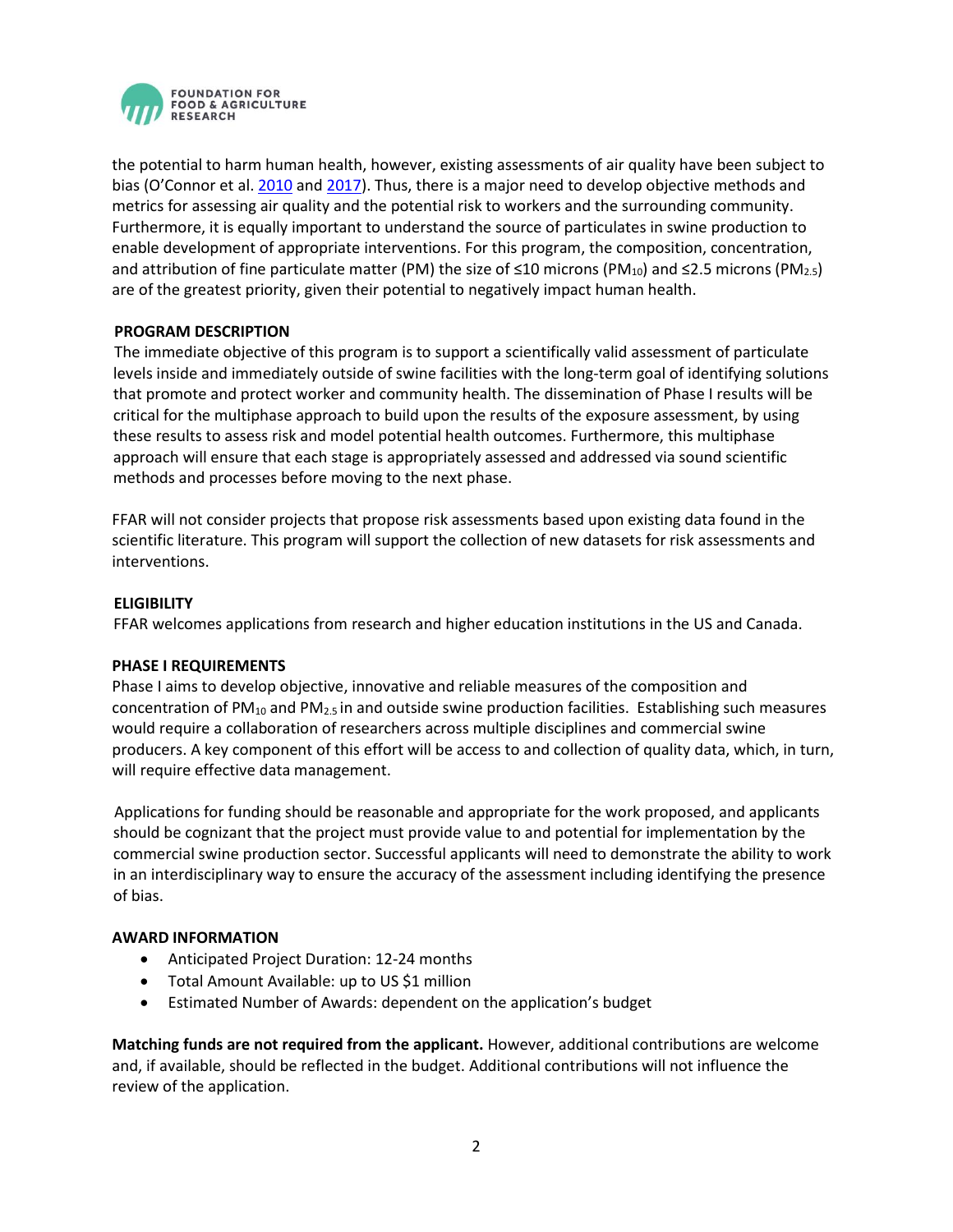

### **SUBMISSION REQUIREMENTS**

#### Letter of Intent (LOI)

Applicants must submit the LOI using FFAR'S Grant Management System. All information provided will be treated as confidential. The most innovative and cutting-edge projects with significant potential for advancing FFAR's mission will be invited to submit a full application. **Applicants must submit an LOI to be invited to submit a full application.**

Required Elements:

- Project Title
- Principal Investigator (name, affiliation, contact information)
- Key Personnel (name(s), affiliation(s), expertise)
- Project Duration (calendar months)
- Geographic Location(s) of Proposed Project
- Objectives and Relevance (up to 250 words)
- Anticipated Impacts (up to 250 words)
- Potential for Scaling Up (up to 250 words)
- Overview of Proposed Project (up to 1,500 words)
	- $\circ$  Approach to conducting a landscape analysis of the currently available air quality assessment data and data sets, and the measurement methodology/-ies used to collect these data.
	- o Approach to framing and scoping research to develop an objective and reliable methodology for identification, and characterization of the chemical composition, attribution, and concentration of  $PM_{10}$  and  $PM_{2.5}$  present both inside and immediately outside (within 500 meters) of swine production facilities.
	- $\circ$  Approach to validating the proposed methodology and its potential for scaling up.
	- $\circ$  Opportunities for input from and/or collaboration with stakeholders (e.g., commercial livestock producers, veterinary service providers, local health department/air regulatory agency).
- Proposed Budget (up to US \$1 Million; FFAR limits indirect costs to 10% of total award)
	- o Total proposed budget
	- o Amount requested from FFAR
	- o Amount and source(s) of matching funds, if applicable.
	- o Budget Justification summary of tentative expenses

#### Full Proposal

**Only applicants with an approved LOI will be provided with an invitation to submit a full application**.

Required Elements:

- Project Title
- Project Duration
- Principal Investigator (name, affiliation, contact information)
- Key Personnel (name(s), affiliation(s), expertise, and role of key personnel on the proposed work)
- Geographic location (city, state, congressional district) of the applicant organization.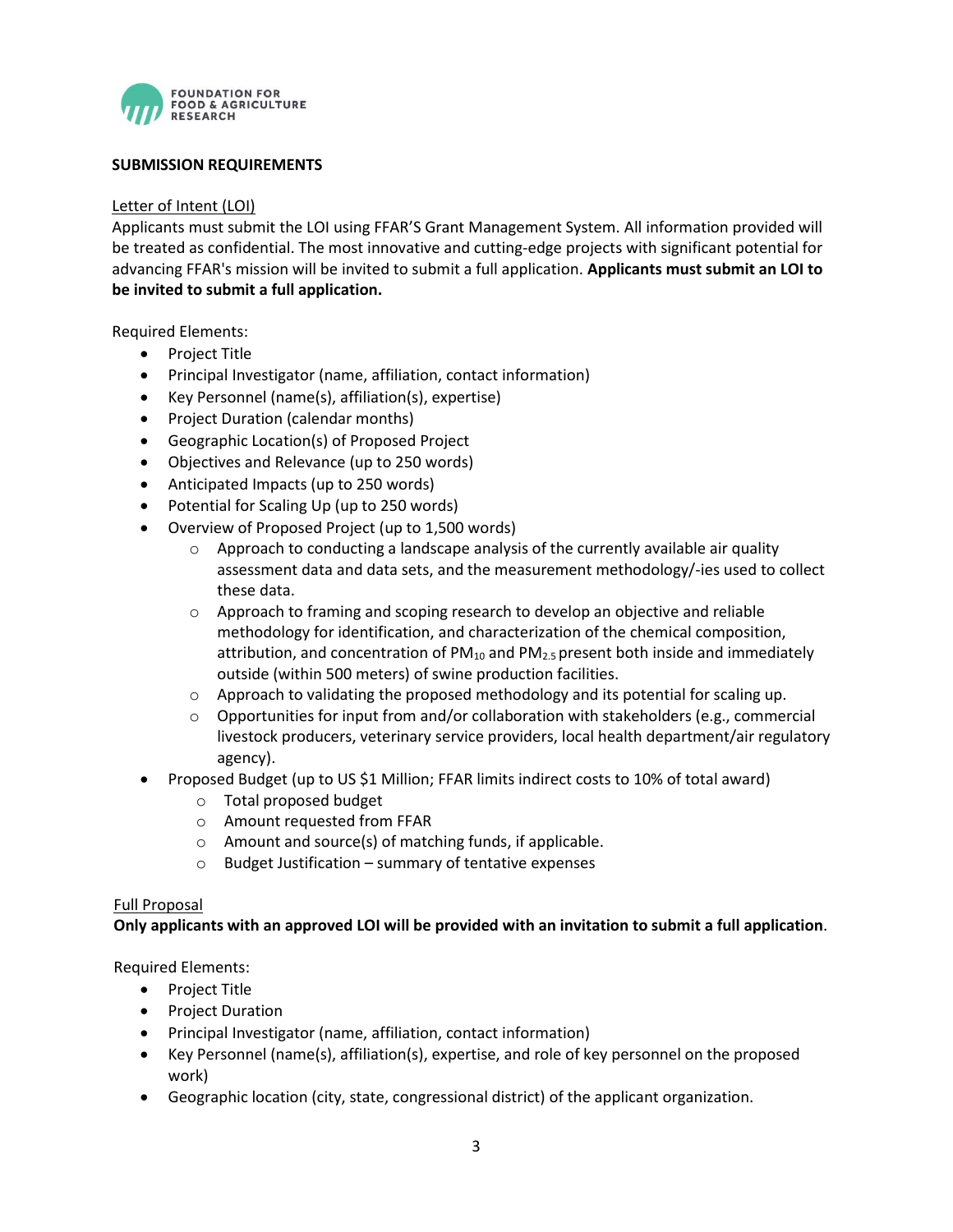

- Geographic location (city, state, congressional district) where the proposed research will be conducted.
- Will your research outcome(s) be scale neutral? (up to 250 words)
- Project Executive Summary (up to 500 words)
- Project Goals and Objectives (up to 500 words)
- Potential Impacts of Research Outcome(s) (up to 500 words)
- Anticipated Outcomes or Outputs (up to 500 words)
- Project Description (up to 5,000 words)
	- o Methodology for conducting a landscape analysis of the currently available air quality assessment data and data sets, and the measurement methodology/-ies used to collect these data.
	- o Sources of information to be used in landscape analysis.
	- $\circ$  Approach to setting criteria of objective and reliable measures of composition and concentration of  $PM_{10}$  and  $PM_{2.5}$ .
	- o Approach to framing and scoping research to develop objective and reliable measures of exposure to different particle types of  $PM_{10}$  and  $PM_{2.5}$ .
	- o Approach to developing a methodology for identification, and characterization of the chemical composition, concentration, and attribution of  $PM_{10}$  and  $PM_{2.5}$  present both inside and immediately outside of swine production facilities,
	- o Type of particles to be measured by the proposed methodology
	- $\circ$  Approach to determination of the swine farm attributes that may generate different concentrations of PM<sub>10</sub> and PM<sub>2.5</sub> (e.g., climate, farm design, geographic location, life stage of animal housed).
	- $\circ$  Approach to prioritizing those sources of PM<sub>10</sub> and PM<sub>2.5</sub> likely to have the highest impact on worker and community health based on collected data and the existing literature.
	- o Plan for validation of the proposed methodology and its potential for scaling up,
	- $\circ$  Identifying stakeholders needed to be involved in implementing the research and analyzing the results,
	- o Possible barriers to widespread adoption of your research outcome(s) and approaches for overcoming them
	- $\circ$  Possible barriers that might hinder the optimal or intended use of your research outcome(s) and approaches for overcoming them
	- o Developing plans for integrated outreach and/or widescale dissemination of results and educational materials to producers and/or allied industry
- Organizational Capacity/Research Environment (up to 250 words)
- Data and Dissemination Plan (up to 500 words). The results provided in the final report submitted to FFAR will be shared with the public to begin Phase II of the program (budget dependent).
- Organization Assurances
	- o Research involving human subjects
	- o Research involving vertebrate animals
	- o Research involving Recombinant DNA
	- o Research involving National Security implications
	- o Research involving hazardous materials
	- o Research involving human fetal tissue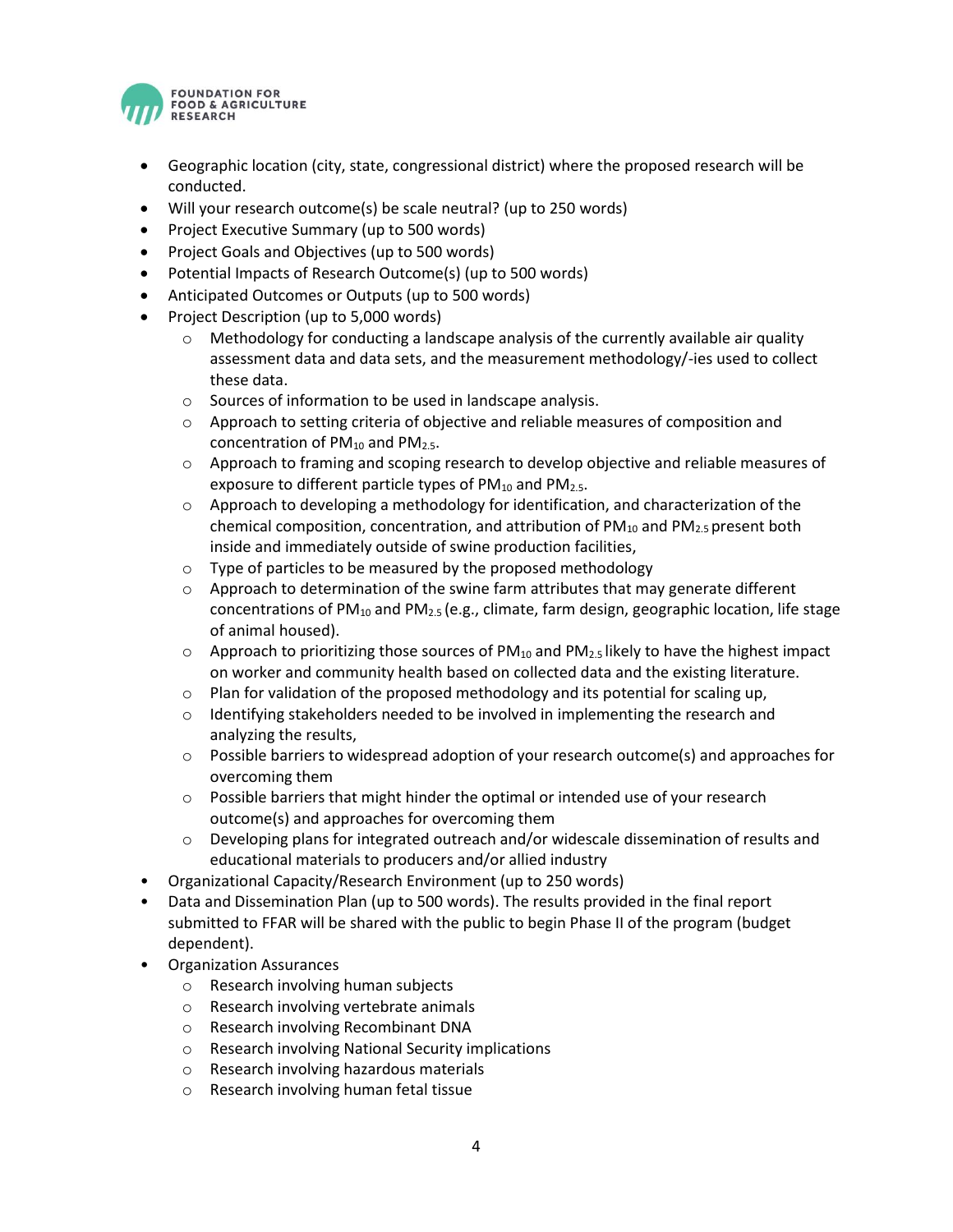

- o Research involving NEPA review
- Proposed Budget (up to \$500,000; FFAR limits indirect costs to 10% of total award)
	- o Total proposed budget
	- o Amount requested from FFAR
	- o Amount and source(s) of matching funds, if applicable.
- Budget justification (up to 1,000 words)
- Current and Pending Support Form: complete for everyone listed as PI or Key personnel on the project
- Required Attachments: Failure to provide these attachments will result in the application's disqualification.
	- o References Cited
	- o Budget Form
	- o P.I. and Key Personnel Biosketch: five-page limit per individual listed as P.I. or key personnel in the project
	- o Project timeline (by year)
	- o Matching Fund Verification Letter(s), if applicable.
- Optional attachments: Applicants can upload any of the following as a single PDF document.
	- o Five (5)-slide summary
	- $\circ$  Letters of Support: Applicants can provide letters of support for the proposed project, including from matching funders (if applicable).
	- o Graphics, Figures, Equations, and Tables not included in the Project Description: Applicants may upload a PDF document with graphics, figures, tables, or a list of equations to support the research program plan. Five-page limit.

### **HOW TO APPLY**

LOIs and invited full proposals must be submitted by the deadline date through FFAR's online application Grant Management System. Applications submitted outside of this System will not be considered.

To start a **new** application, please click [here.](https://www.grantrequest.com/SID_6242?SA=SNA&FID=35075) If you are a new user, register for an account by clicking "Create Account" button located under the email address field on the left side of the home page. Once you log in, you may begin working on your application. Please be sure to save your work often by clicking on "Save and Finish Later." To access a saved application, please do so through your [Grant](https://www.grantrequest.com/SID_6242)  [Management Account.](https://www.grantrequest.com/SID_6242)

Only LOIs and invited full proposals submitted by the deadline through FFAR's Grant Management System will be accepted and considered eligible for evaluation. To be fair to all applicants, FFAR will not grant extensions to applicants who missed the deadlines posted in the Key Dates section.

### **ADDITIONAL INFORMATION**

#### **Review Process**

*LOI Review:* Submitted LOIs undergo an internal review to assess if the project is relevant to the RFA and that the LOI demonstrates the potential to meet the evaluation criteria. The LOIs with significant potential to develop an objective exposure assessment of air quality will be invited to submit a full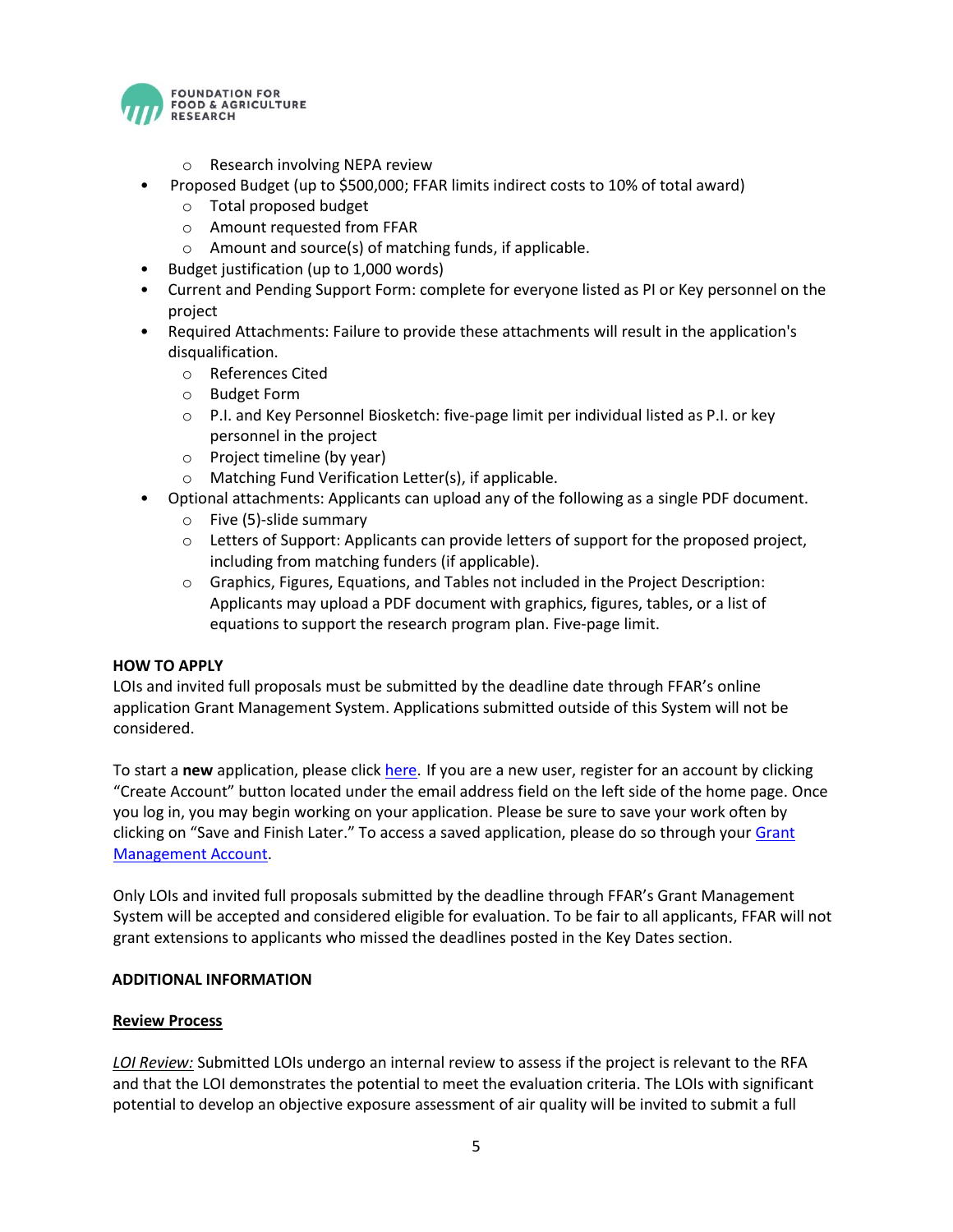

application. Applicants must submit an LOI to be eligible to submit a full application.

*Full Application Review*: Full proposals undergo a three-stage peer-review process. First, each submission is assigned to an external expert review panel. In the second stage, an Advisory Council will provide funding recommendations based on the external peer reviews. Finally, FFAR's Executive Director will review positive funding recommendations and make funding decisions.

All external reviewers must agree and adhere to the terms outlined in FFAR's [Conflict of Interest Policy](https://foundationfar.org/grants-funding/reviewer-conflict-of-interest-policies/) and [Non-Disclosure Agreement.](https://foundationfar.org/grants-funding/reviewer-non-disclosure-agreement/) FFAR makes reasonable efforts to ensure that applications are not assigned to reviewers with a real or apparent conflict with the applicant, institution, or project personnel. Reviewers with a conflict of interest are recused from evaluating or participating in the related discussions. Each stage of the review is conducted confidentially, and as such, FFAR is responsible for protecting the confidentiality of the contents of the applications.

## **Review Criteria**

*LOI Review:* All submitted LOIs will go through an internal review process to ensure that the proposed project is relevant to the Call and suitable to FFAR's mission. **Applicants must submit LOI to be eligible to submit a full application.**

#### Evaluation Criteria

- **A. Project Objective(s), Relevance and Impact(s) (30%)**
	- Are the potential impact and applied relevance of the research adequately described?
	- Are project objectives clearly described?
	- Is the approach to dissemination of outcomes, potential impacts adequately addressed?

### **B. Technical Merit (30%)**

- Is the approach to conducting a landscape analysis scientifically sound?
- Is the methodology for framing and scoping research appropriate and scientifically sound?
- Is the technical approach to developing the exposure methodology reasonable and scientifically sound?
- Is the strategy to validate the proposed methodology reasonable?
- Is the potential for scaling up research outcomes clearly addressed?

### **C. Project Feasibility (20%)**

- Will the project be feasible within the proposed time?
- Is the proposed budget reasonable?

### **D. Partnerships (10%)**

- Are opportunities for input from and/or collaboration with stakeholders clearly described?
- Have key stakeholders been identified as potential collaborators?
- Does the project present a compelling and novel partnership opportunity?

### **E. Expertise and qualifications of the team (10%)**

• Is the individual, team, or organization qualified to conduct the proposed activities?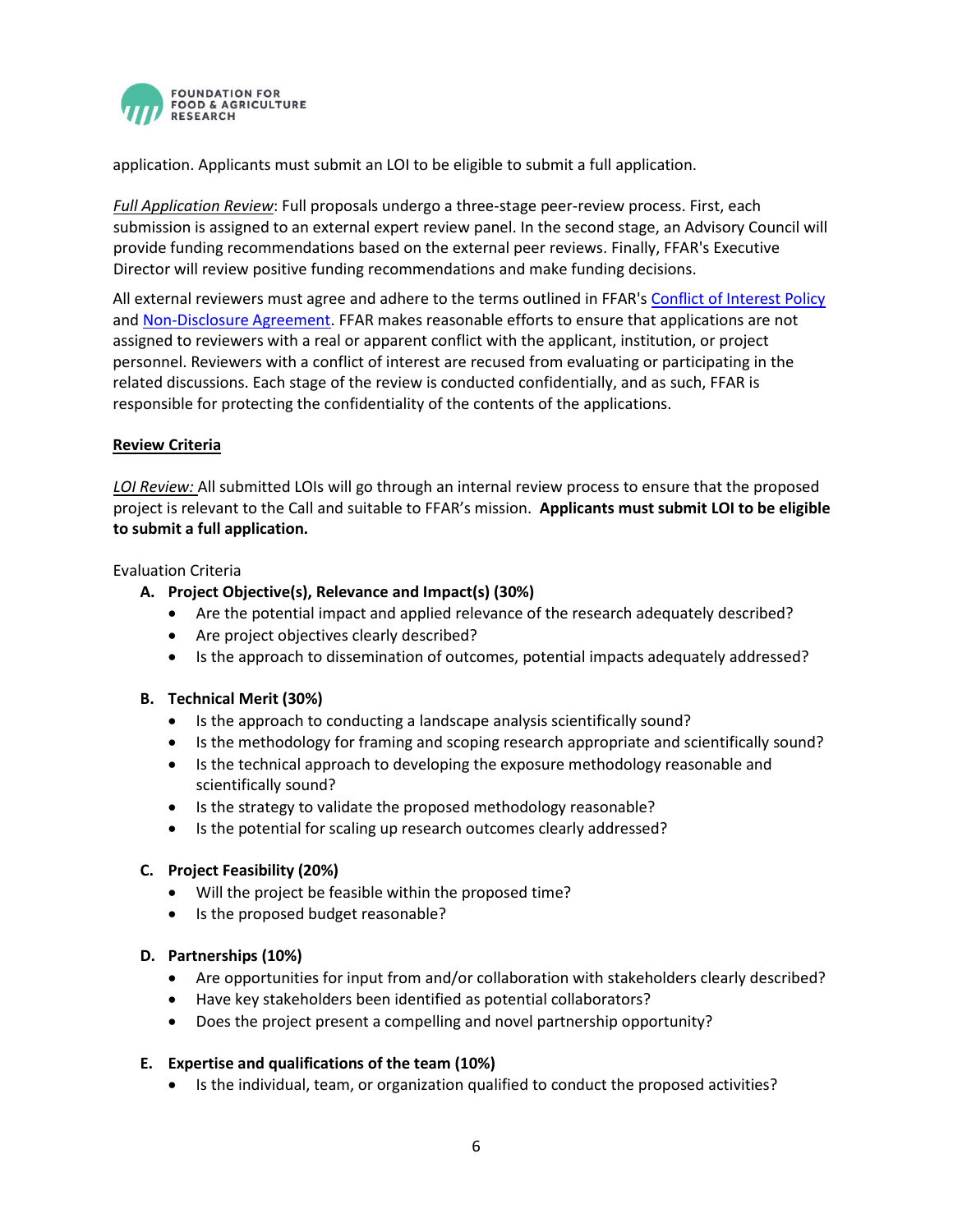

• Does the concept note demonstrate that the applicant would have adequate resources to build a predictive model?

### *Full Application Review:*

#### Evaluation Criteria

Full applications are evaluated by an external expert review panel based the following review criteria. Reviewers will evaluate and score each criterion. Evaluation of the scientific merit of each application is within the sole discretion of the reviewers, and they may raise additional factors to consider that are not covered in the bullets for each criterion.

### **A. Project Objective(s), Relevance and Impact(s) (25%)**

- Does the proposed project address a challenge related to measuring exposure to different types of  $PM_{10}$  and  $PM_{2.5}$ ?
- Are project objectives, relevance and impacts clearly described?

#### **B. Project Strategy and Feasibility to Achieve Project Goals (25%)**

- Are the overall project approach, strategy and design clearly described?
- Are the proposed objectives and activities feasible within the duration of the award? Is the proposed timeline realistic?

### **C. Scientific or Technical Merit (25%)**

- Does the proposal utilize the best and most efficient scientific methods?
- Are the scientific methods suitable to achieve the project goals?
- Is the proposed methodology for conducting landscape analysis scientifically sound and feasible?
- Are proposed sources of information to be used in landscape analysis adequate?
- Is the approach for setting criteria adequate to assess the reliability of the proposed measures scientifically sound?
- Will the proposed methodology allow collection of comprehensive and diverse types of data?
- Will the proposed measures be reliable and objective?
- Does the applicant give a detailed plan on how the proposed methodology will be validated?
- Does the proposal emphasize scalability of research outcomes?
- Does the proposal include an adequate plan for disseminating project outcomes, including integrated outreach and/or widescale dissemination of results and educational materials to producers and/or allied industry?
- Does the proposal address possible barriers to wide adoption of the proposed methodology and proposes approaches for overcoming them?
- Does the proposal include a detailed data management plan with a commitment to public access?

### **D. D. Organizational Capacity/Research Environment (10%)**

• Will the research environment be appropriate for the project's intended goals?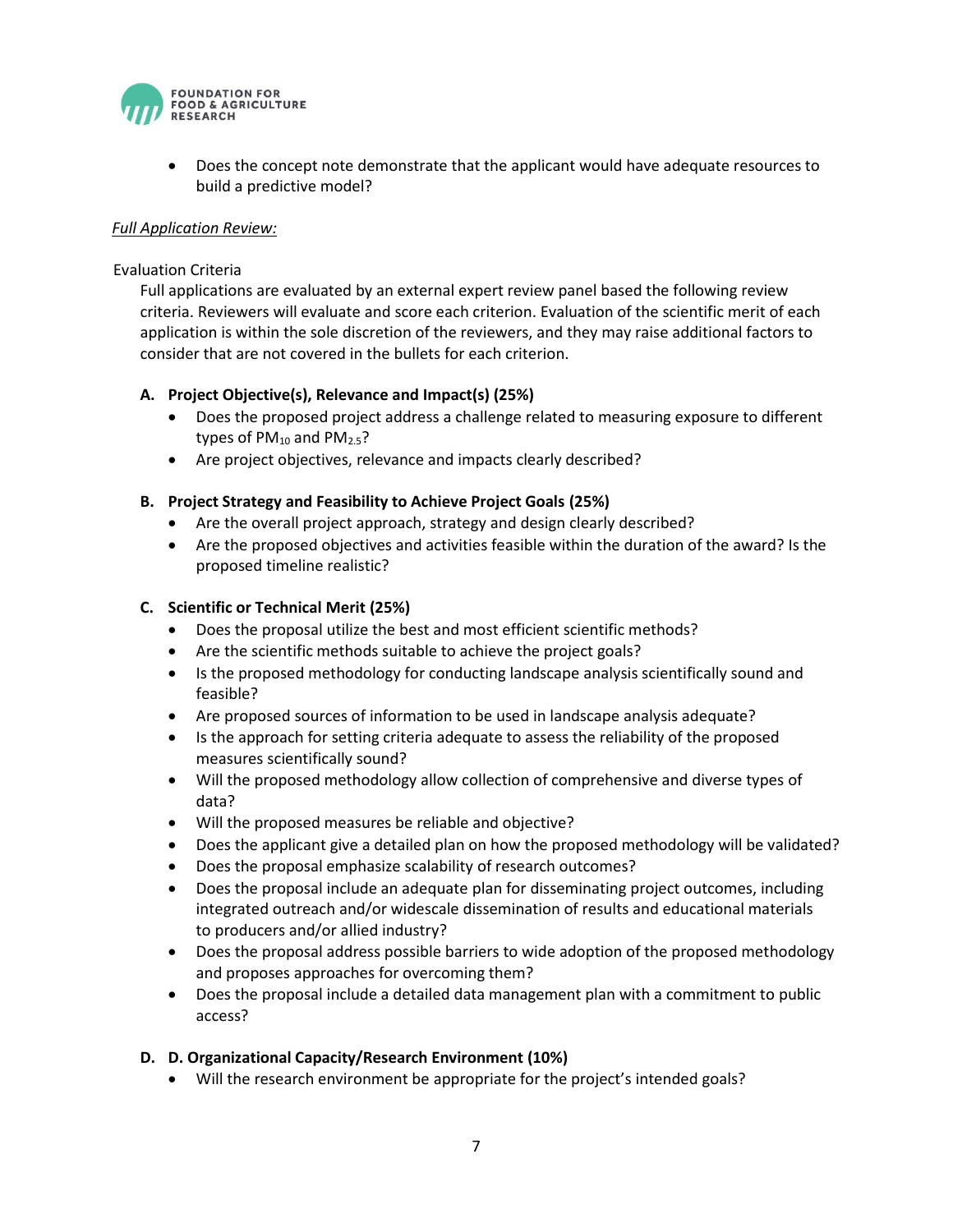

- Does the described role of each collaborating organization make it clear that each organization adds value to the project and is committed to working together to implement the project?
- Does the proposal demonstrate that the project personnel would have adequate resources (e.g., institutional support, equipment and/or other physical resources) to conduct the proposed research or associated activities?

## **E. Budget (5%)**

- Is the budget appropriate for the scope and services of the proposed work?
- Is the proportion of the funds allocated for direct services reasonable?
- Does the applicant provide a satisfactory budget justification?

### **F. Qualifications of Research Team (5%)**

- Does the Principal Investigator have a track record indicative of success in the project?
- Have the appropriate personnel been recruited for the project?
- **G. Partnerships (5%)**
	- Does the proposal include and description of collaboration with stakeholders?
	- Will key stakeholders be involved in the project?
	- Does the proposal include project support letter(s) from stakeholders?
	- Does the project present a compelling and novel partnership opportunity?

### **AWARD ADMINISTRATION**

*Selection Notice*: Following the full application review process, the principal investigator and the authorized organization representative listed on the project will be officially notified by email of the status of the application. If an application is selected for funding, FFAR reserves the right to request additional or clarifying information for any reason deemed necessary. Potential grantees are free to accept or reject the Grant Agreement as offered.

*Intent to Fund Notice*: FFAR notifies applicants of their awards through email. The notice does not constitute an award or obligate funding from FFAR until there is a fully executed Grant Agreement. FFAR encourages applicants to review a sample Grant Agreement before applying to ensure they know the terms under which grants are offered.

### *Grant Terms and Conditions*

FFAR expects applicants to have reviewed the [Sample Grant Agreement](https://foundationfar.org/grants-funding/resources/forms-and-examples/) before applying to ensure that the applicants are aware of the applicable terms under which the grant is offered. Successful applicants are strongly encouraged to sign the Grant Agreement as presented.

A grantee may request a no-cost extension of up to 12 months to complete the work's planned scope. The request must be communicated to FFAR and submitted through the Grant Management System at least thirty (30) days before the end date of the grant. The request must justify the need for the extension; include a summary of the unobligated, remaining funds; and provide a plan for fulfilling the